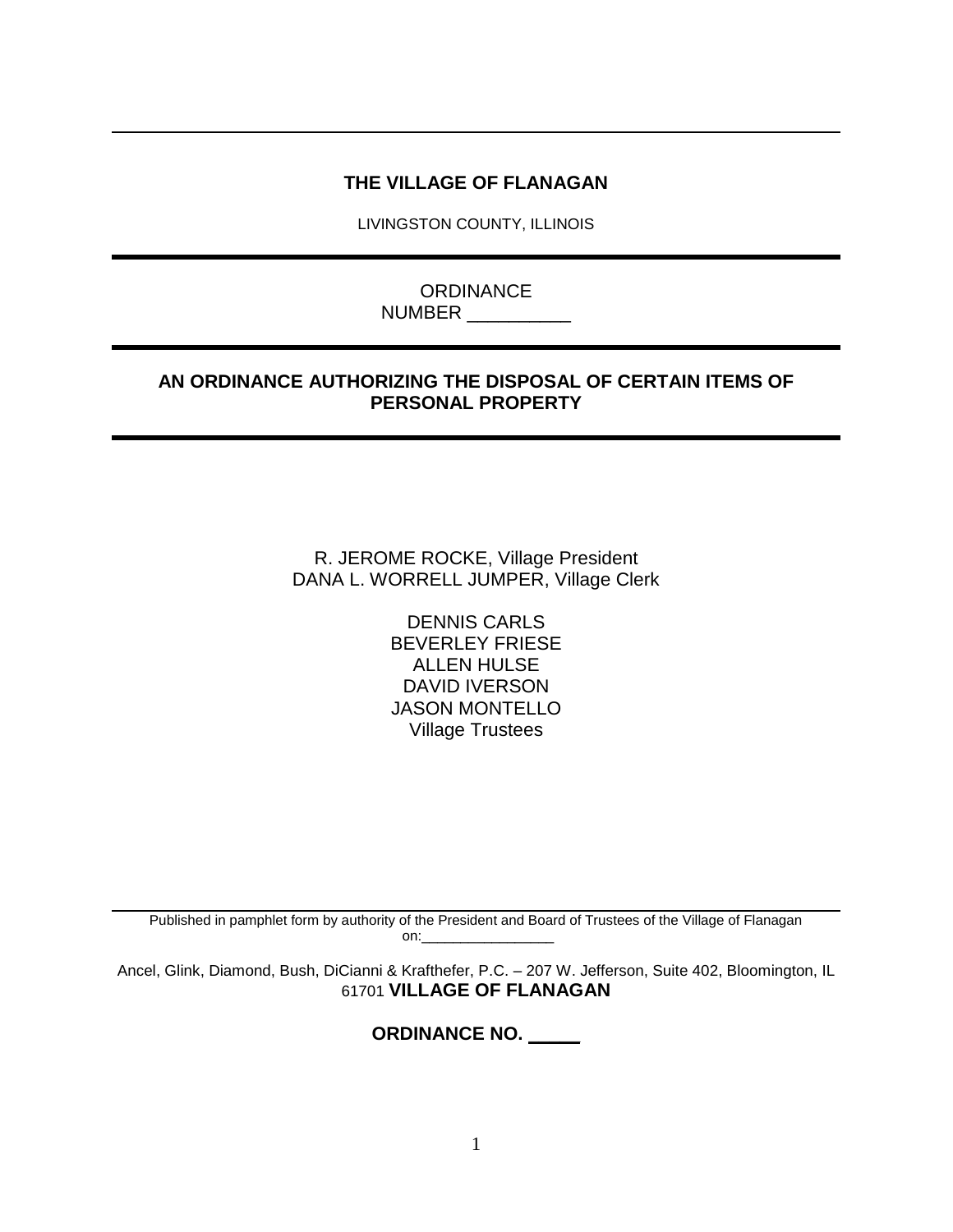#### **ORDINANCE NO.** \_\_\_\_\_\_\_

### **AN ORDINANCE AUTHORIZING THE DISPOSAL OF CERTAIN ITEMS OF PERSONAL PROPERTY**

**WHEREAS,** the corporate authorities of each municipality may pass all ordinances and make all rules and regulations proper or necessary , to carry into effect the powers granted to municipalities, with such fines or penalties as may be deemed proper; and

**WHEREAS,** the Illinois Municipal Code, 65 ILCS 5/11-76-4, grants municipalities, with a population less than 500,000, the authority to dispose of personal property it determines by a simple majority of the corporate authorities to be no longer useful and necessary; and

**WHEREAS,** the President and Board of Trustees of the Village of Flanagan find that Village ownership of the property described on the attached Exhibit A is no longer useful or necessary and shall be sold as set forth herein.

**NOW THEREFORE, BE IT ORDAINED** by the President and Board of Trustees of the Village of Flanagan, Livingston County, Illinois, as follows:

**Section 1. Recitals.** The above recitals are incorporated herein by this reference as if specifically stated in full.

**Section 2. Disposition of Property.** That the Village President is hereby authorized to dispose of the personal property described on the attached Exhibit A in such manner as the Village President determines is in the best interest of the Village, with or without advertising the sale. The Village President may reject any and all proposals if believed by him to be below the fair market value of the property.

All proposals received by the Village President shall be kept on file with the Village after opening and awarding of the sale. The Village President is further authorized to execute any and all documents to effectuate the property transfers.

Section 3. Repeal & Savings Clause. All ordinances or parts of ordinances in conflict herewith are hereby repealed; provided, however, that nothing herein contained shall effect any

2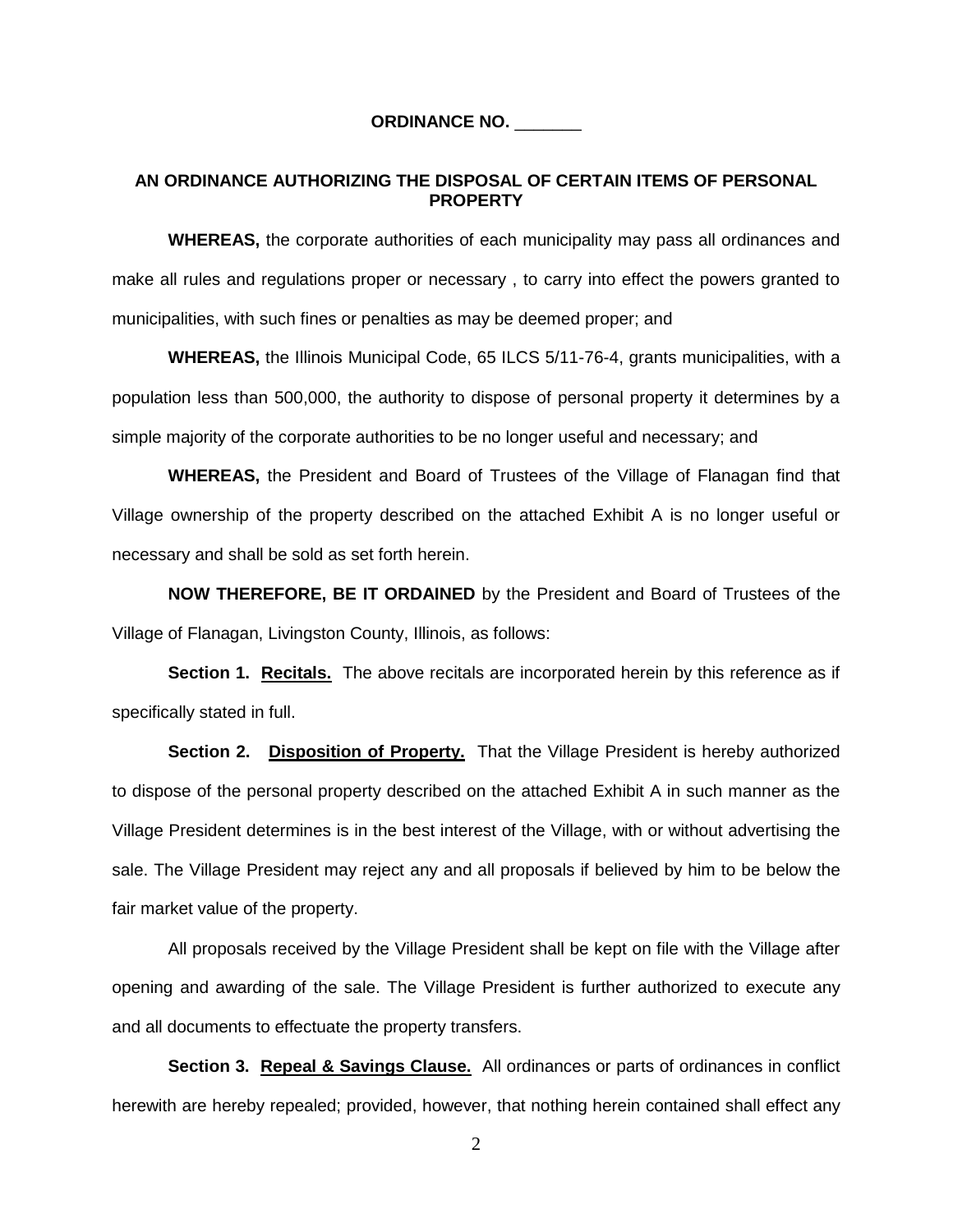rights, actions, or causes of action which shall have occurred to the Village of Flanagan prior to the effective date of the ordinance.

Section 4. **Effective Date.** This Ordinance shall be in full force and effect from and after its passage, approval and publication in pamphlet form as provided by law.

SO ORDAINED this day of, 301\_, at Flanagan, Livingston County, Illinois. AYES: NAYS:

ABSENT:

ABSTAIN:

### VILLAGE OF FLANAGAN

R. Jerome Rocke, President

\_\_\_\_\_\_\_\_\_\_\_\_\_\_\_\_\_\_\_\_\_\_\_\_\_\_

Attest:

Dana L. Worrell Jumper, Clerk

 $\frac{1}{2}$  ,  $\frac{1}{2}$  ,  $\frac{1}{2}$  ,  $\frac{1}{2}$  ,  $\frac{1}{2}$  ,  $\frac{1}{2}$  ,  $\frac{1}{2}$  ,  $\frac{1}{2}$  ,  $\frac{1}{2}$  ,  $\frac{1}{2}$  ,  $\frac{1}{2}$  ,  $\frac{1}{2}$  ,  $\frac{1}{2}$  ,  $\frac{1}{2}$  ,  $\frac{1}{2}$  ,  $\frac{1}{2}$  ,  $\frac{1}{2}$  ,  $\frac{1}{2}$  ,  $\frac{1$